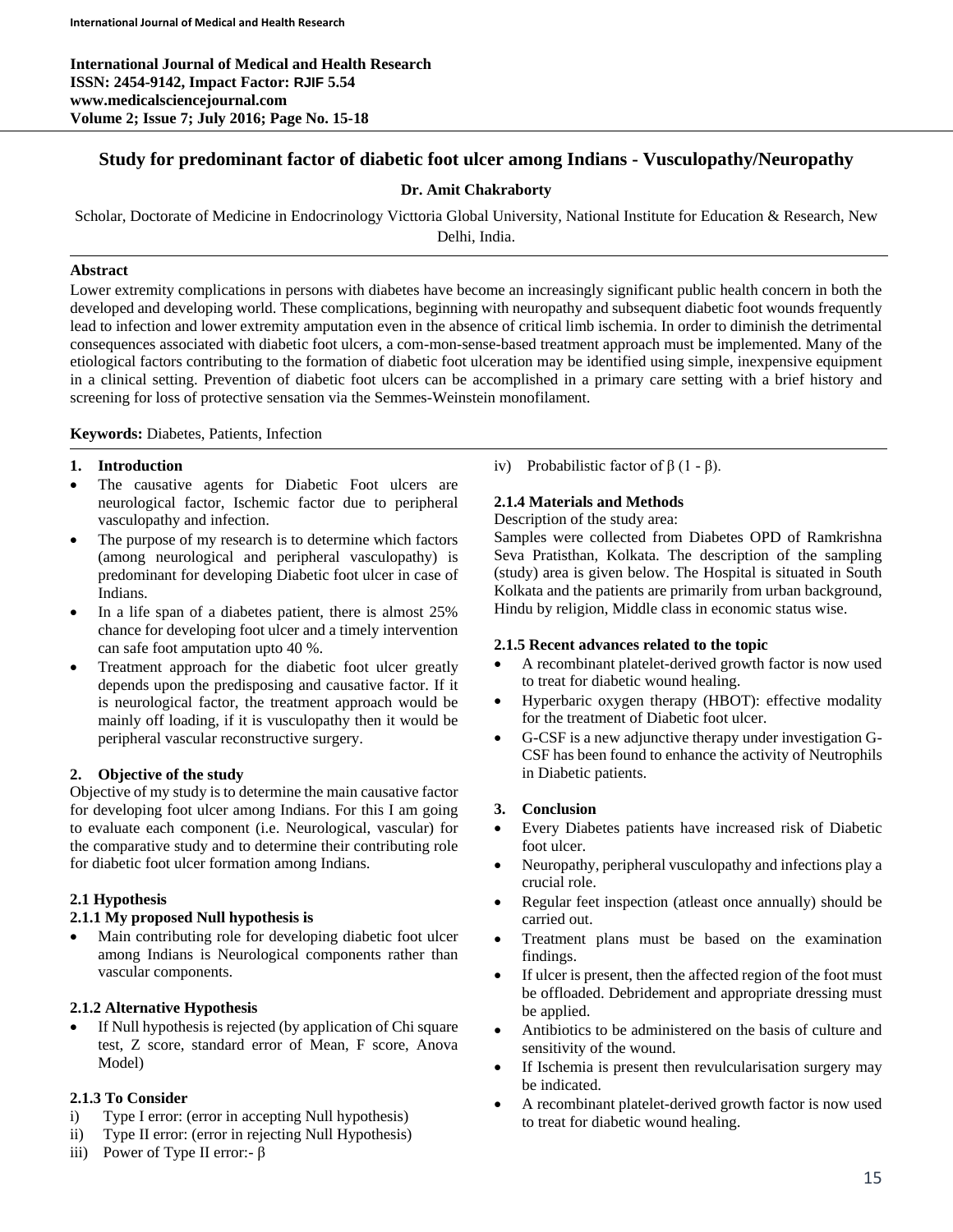- Hyperbaric oxygen therapy (HBOT): effective modality for the treatment of Diabetic foot ulcer.
- G-CSF is a new adjunctive therapy under investigation G-CSF has been found to enhance the activity of Neutrophils in Diabetic patients.

#### **3.1 Collection of Samples**

The samples were collected essentially during the Diabetic foot clinic while conducting Biothesiometry, Hot and Cold

#### **4. Results**

perception study and peripheral sound Doppler study among twenty-five patients during OPD of Ramkrishna Seva Pratisthan.

My sample size  $(X)$  is twenty five. The sample structure: Male: Female- 1:1 Age group: Between  $40 - 50$  years. Diabetes control: Uncontrolled Diabetes Status.

HbA1c: Ranges from 8.5 % to 9.5%

| S. no.           | Age<br>year | <b>Sex</b>     | HbA1c<br>level | <b>Test for large</b><br>fibre neuropathy<br>test by<br><b>Biothesiometry</b><br>(avg. score on both<br>feet) | <b>Test for small fibre</b><br>neuropathy test by<br>hot and cold<br>perception study<br>(quantitative analysis)<br>Hot<br>Cold<br>Perception<br><b>Erception</b><br>(avg. score)<br>(avg. score) |    | <b>Test for</b><br>vusculopathy<br>by sound<br>Doppler study<br>(ABI index) | <b>Additional information</b><br>about diabetic<br>neuropathy by<br><b>Spoturine Albumin</b><br><b>Creatinine Ratio(ACR)</b><br>mg/g creatitine |
|------------------|-------------|----------------|----------------|---------------------------------------------------------------------------------------------------------------|---------------------------------------------------------------------------------------------------------------------------------------------------------------------------------------------------|----|-----------------------------------------------------------------------------|-------------------------------------------------------------------------------------------------------------------------------------------------|
| 1.               | 40          | M              | 9%             | 28                                                                                                            | 40                                                                                                                                                                                                | 10 | 1.0                                                                         | 233                                                                                                                                             |
| 2.               | 45          | M              | 8.9%           | 32                                                                                                            | 35                                                                                                                                                                                                | 18 | 1.2                                                                         | 259                                                                                                                                             |
| 3.               | 50          | M              | 8.6%           | 26                                                                                                            | 38                                                                                                                                                                                                | 22 | 0.9                                                                         | 300                                                                                                                                             |
| $\overline{4}$ . | 46          | M              | 9.4%           | $\overline{25}$                                                                                               | $\overline{38}$                                                                                                                                                                                   | 20 | 1.0                                                                         | 325                                                                                                                                             |
| 5.               | 42          | M              | 9.0%           | 35                                                                                                            | 42                                                                                                                                                                                                | 21 | 1.1                                                                         | 326                                                                                                                                             |
| 6.               | 44          | M              | 8.9%           | 30                                                                                                            | 48                                                                                                                                                                                                | 15 | 0.9                                                                         | 288                                                                                                                                             |
| 7.               | 47          | M              | 9.3%           | 28                                                                                                            | 50(Max)                                                                                                                                                                                           | 18 | 1.2                                                                         | 169                                                                                                                                             |
| 8.               | 50          | M              | 9.4%           | 29                                                                                                            | 44                                                                                                                                                                                                | 21 | 1.3                                                                         | 180                                                                                                                                             |
| 9.               | 46          | M              | 8.7%           | 25                                                                                                            | 32                                                                                                                                                                                                | 22 | 1.4                                                                         | 280                                                                                                                                             |
| 10.              | 43          | M              | 8.8%           | 27                                                                                                            | 28                                                                                                                                                                                                | 18 | 1.0                                                                         | 201                                                                                                                                             |
| 11.              | 42          | M              | 8.5%           | 26                                                                                                            | 32                                                                                                                                                                                                | 23 | 0.9                                                                         | 306                                                                                                                                             |
| 12.              | 41          | M              | 8.8%           | 35                                                                                                            | 31                                                                                                                                                                                                | 19 | 1.1                                                                         | 138                                                                                                                                             |
| 13.              | 46          | M              | 8.6%           | 42                                                                                                            | 38                                                                                                                                                                                                | 22 | 1.4                                                                         | 205                                                                                                                                             |
| 14.              | 47          | F              | 8.8%           | 40                                                                                                            | 32                                                                                                                                                                                                | 15 | 1.2                                                                         | 232                                                                                                                                             |
| 15.              | 49          | F              | 8.9%           | 32                                                                                                            | 35                                                                                                                                                                                                | 28 | 1.3                                                                         | 288                                                                                                                                             |
| 16.              | 50          | $\mathbf F$    | 8.7%           | 28                                                                                                            | 36                                                                                                                                                                                                | 22 | 0.9                                                                         | 287                                                                                                                                             |
| 17.              | 49          | ${\rm F}$      | 8.9%           | 32                                                                                                            | 38                                                                                                                                                                                                | 24 | 1.1                                                                         | 188                                                                                                                                             |
| 18.              | 50          | $\mathbf{F}$   | 9.0%           | 38                                                                                                            | 37                                                                                                                                                                                                | 22 | 1.0                                                                         | 158                                                                                                                                             |
| 19.              | 44          | F              | 9.2%           | 30                                                                                                            | 36                                                                                                                                                                                                | 24 | 1.2                                                                         | 206                                                                                                                                             |
| 20.              | 45          | $\mathbf F$    | 9.5%           | 26                                                                                                            | 38                                                                                                                                                                                                | 18 | 1.3                                                                         | 236                                                                                                                                             |
| 21.              | 47          | $\mathbf F$    | 9.4%           | 29                                                                                                            | 28                                                                                                                                                                                                | 16 | 1.0                                                                         | 306                                                                                                                                             |
| 22.              | 48          | ${\rm F}$      | 9.0%           | 30                                                                                                            | 32                                                                                                                                                                                                | 18 | 0.9                                                                         | 292                                                                                                                                             |
| 23.              | 49          | $\overline{F}$ | 9.1%           | 31                                                                                                            | 35                                                                                                                                                                                                | 22 | 0.9                                                                         | 201                                                                                                                                             |
| 24.              | 44          | F              | 9.4%           | 34                                                                                                            | 28                                                                                                                                                                                                | 19 | 0.9                                                                         | 203                                                                                                                                             |
| 25.              | 43          | F              | 8.8%           | 38                                                                                                            | 30                                                                                                                                                                                                | 22 | 1.0                                                                         | 196                                                                                                                                             |

#### **Table 1**

## **5. Discussion**

#### **5.1 Among 25 patients the following facts are observed**

- i) 98.2% ( $P < 0.05$ ) patiensts have features of Large fibre neuropathy
- ii)  $94.3\%$  (P  $>0.05$ ) patients have "hot perception impairment study" as small fibre neuropathy.
- iii) 64.2% (P >0.05) patients have "cold perception impairment study" as small fibre neuropathy.
- iv) 99.99 % patients do not exhibit any features of Peripheral vusculopathy as ABI index is on and above 0.9 ( $P \leq$ ) 0.05)
- v) 2.3 % patients might have developed peripheral arterial sclerosis as ABI for them is above 1.3
- vi) Another interesting finding in my study is that 99.99 % patients have developed microalbuminurea and about 33.33 patients have developed macroalbuminurea.

So from the above findings it is quite evident that majority of the diabetic foot ulcer patients have diabetic peripheral neuropathy rather the features of peripheral vascular disease. It should be further added that Large fibre neuropathy and hot perception impairment study as small fibre neuropathy plays a predominant role in the neurological component part of Diabetic foot ulcer among the observed group ' cold perception impairment' among the study group is lesser than ' hot perception impairment'.

### **6. Summary**

#### **6.1 In my research works the following are observed:**

- i) 98.2 % patients have features of large fibre neuropathy.
- ii) 94.3 % patients have "hot perception Impairment study" as small fibre neuropathy.
- iii) Relatively lesser percent of "cold perception impairment" as small fibre neropathy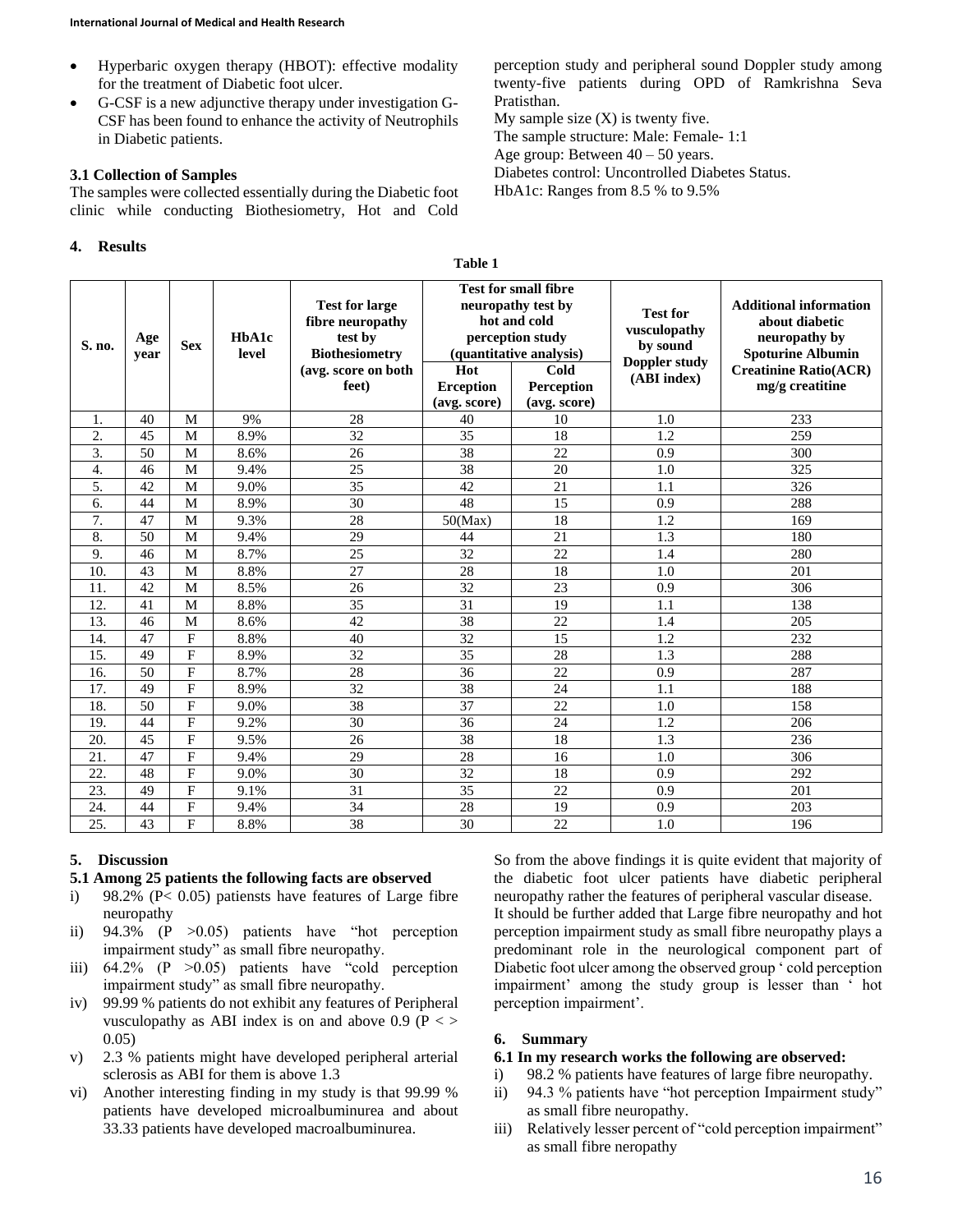- iv) 99.99 % patients do not develop any features of peripheral vascular disease as ABI is Between 0.9 to 1.3.
- v) Average Biothesiometry score from both feet are calculated while determining large fibre neuropathy.
- vi) Average hot & cold perception (quantitative score) from both feet are considered while calculating small fibre neuropathy.
- vii) 99.99% patients have already developed Microalbuminurea.
- viii) 33.33% patients have developed Macroalbuminurea.

This study has been conducted for a period of one year (from Jan'14 to Dec'14.)

### **7. Conclusion**

- i) After considering of the following factors, I am going to accept my null hypothesis (i.e. the main causative factor of Diabetic foot ulcer among Indian is peripheral Neuropathy rather than peripheral vusculapathy)
- a. Z score falls within the confidence limit of my null hypothesis.
- b. Chi square value  $(\chi)$  ( calculated from observed and expected value)
- ii) Therefore, there is now no scope for propagating an "alternate hypothesis".
- iii) My findings have been substantiated by the following conclusive observations:
- a. 99.99% patients have developed large fibre neuropathy.
- b. 96% patients have "not perceptions study impairment' as small fibre neuropathy.
- c. 99% patients have not exhibited any features of peripheral vascular disease.

### **8. Contribution to Knowledge**

- On the contrary of the existing knowledge, my research has thrown some light about the main causative factor of Diabetic Foot ulcer among Indians.
- Though my research findings are based on a small sample of 25, but it has conclusively demonstrated that peripheral neuropathy plays a predominant role in diabetic foot ulcer than vusculopathy.
- Therefore, for the treatment modality, more emphasis must be laid down in offloading and to prevent the prolonged cold and hot exposure of the soles of feet.
- In this connection, regular foot inspection, wearing of proper shoes must be emphasized.

### **8.1 Suggestion for Future Research**

As I have conducted my research on a small sample of 25, in future a larger sample may be conducted to verify my Research findings in a larger prospective involving more variable factor. Instead of Sound Doppler study peripheral vascular status of inferior extremely may be ascertained by "Real Arterial Doppler Study.

### **9. References**

1. Bonifacio E, Genovese S, Braghi S *et al*. Islet autoantibody markers in insulin dependent diabetes: identification of screening strategies yielding high sensitivity. Diabetologia 1995; 38:816-22. Cross Ref, PubMed, CAS, Web of Science® Times Cited, 164.

- 2. Bonifacio E, Lampasona V, Genovese S, Ferrari M, Bosi E. Identification of protein tyrosine phosphatase-like IA-2 (Islet cell antigen 512) as the insulin-dependent diabetesrelated 37/40K autoantigen and a target of islet-cell antibodies. J Immunol. 1995; 155:5419-26. PubMed, CAS, Web of Science® Times Cited: 164.
- 3. Bonifacio E, Lampasona V, Bingley PG. IA-2 (islet cell antigen 512) is the primary target of humoral autoimmunity against type 1 diabetes mellitus associated tyrosine phosphate autoantigens. J Immunol. 1998; 161:2648-54. PubMed, CAS,Web of Science® Times Cited: 51
- 4. Verge CF, Stenger D, Bonifacio E *et al*. Combined use of autoantibodies (IA-2 autoantibody, GAD autoantibody, insulin autoantibody, cytoplasmic islet cell antibodies) in type 1 diabetes mellitus: combinatorial islet autoantibody workshop. Diabetes 1998; 47:1857-66. CrossRef, PubMed, CAS, Web of Science® Times Cited: 306
- 5. Turner R, Stratton I, Horton V *et al*. UKPDS 25: autoantibodies to islet-cell cytoplasm and glutamic acid decarboxylase for prediction of insulin requirement in type 2 diabetes. Lancet 1997; 350:1288-93. CrossRef, PubMed, CAS, Web of Science® Times Cited: 345
- 6. Fourlanos S, Dotta F, Greenbaum CJ *et al.* Latent autoimmune diabetes in adults (LADA) should be less latent. Diabetologia 2005; 48:2206-12. CrossRef, PubMed, CAS, Web of Science® Times Cited: 73
- 7. Pozzilli P, Mario Di U. Autoimmune diabetes not requiring insulin at diagnosis (latent autoimmune diabetes of the adult): definition, characterization and potential prevention. Diabetes Care 2001; 24:1460-7. CrossRef, PubMed, CAS, Web of Science® Times Cited: 121
- 8. American Diabetes Association. Diagnosis and classification of diabetes mellitus. Diabetes Care 2004; 27: S5-10. CrossRef
- 9. Leslie RD, Williams R, Pozzilli P. Clinical review: type 1 diabetes and latent autoimmune diabetes in adults: one end of the rainbow. J. Clin Endocrinol Metab. 2006; 91:1654- 9. CrossRef, PubMed, CAS, Web of Science® Times Cited: 33
- 10. Kobayashi T, Tamemoto K, Nakanishi K *et al*. Immunogenetic and clinical characterization of slowly progressive IDDM. Diabetes Care 1993; 16: 780–8. CrossRef, PubMed, CAS, Web of Science® Times Cited: 177.
- 11. Nambam B, Aggarwal S, Jain A. Latent autoimmune diabetes in adults: a distinct but heterogeneous clinical entity. World J Diabetes. 2010; 1:111-5. CrossRef
- 12. Brophy S, Brunt H, Davies H, Mannan S, Williams R. Interventions for latent autoimmune diabetes (LADA) in adults. Cochrane Database Syst Rev 2007; 3: CD006165.
- 13. Buzzetti R, Di Pietro S, Giaccari A *et al*. High titer of autoantibodies to GAD identifies a specific phenotype of adult-onset autoimmune diabetes. Diabetes Care 2007; 30:932-928. CrossRef, PubMed, CAS, Web of Science® Times Cited: 34
- 14. Cervin C, Lyssenko V, Bakhtadze E *et al*. Genetic similarities between latent autoimmune diabetes in adults, type 1 diabetes, and type 2 diabetes. Diabetes 2008; 57:1433-7. CrossRef,PubMed,CAS,Web of Science® Times Cited: 42